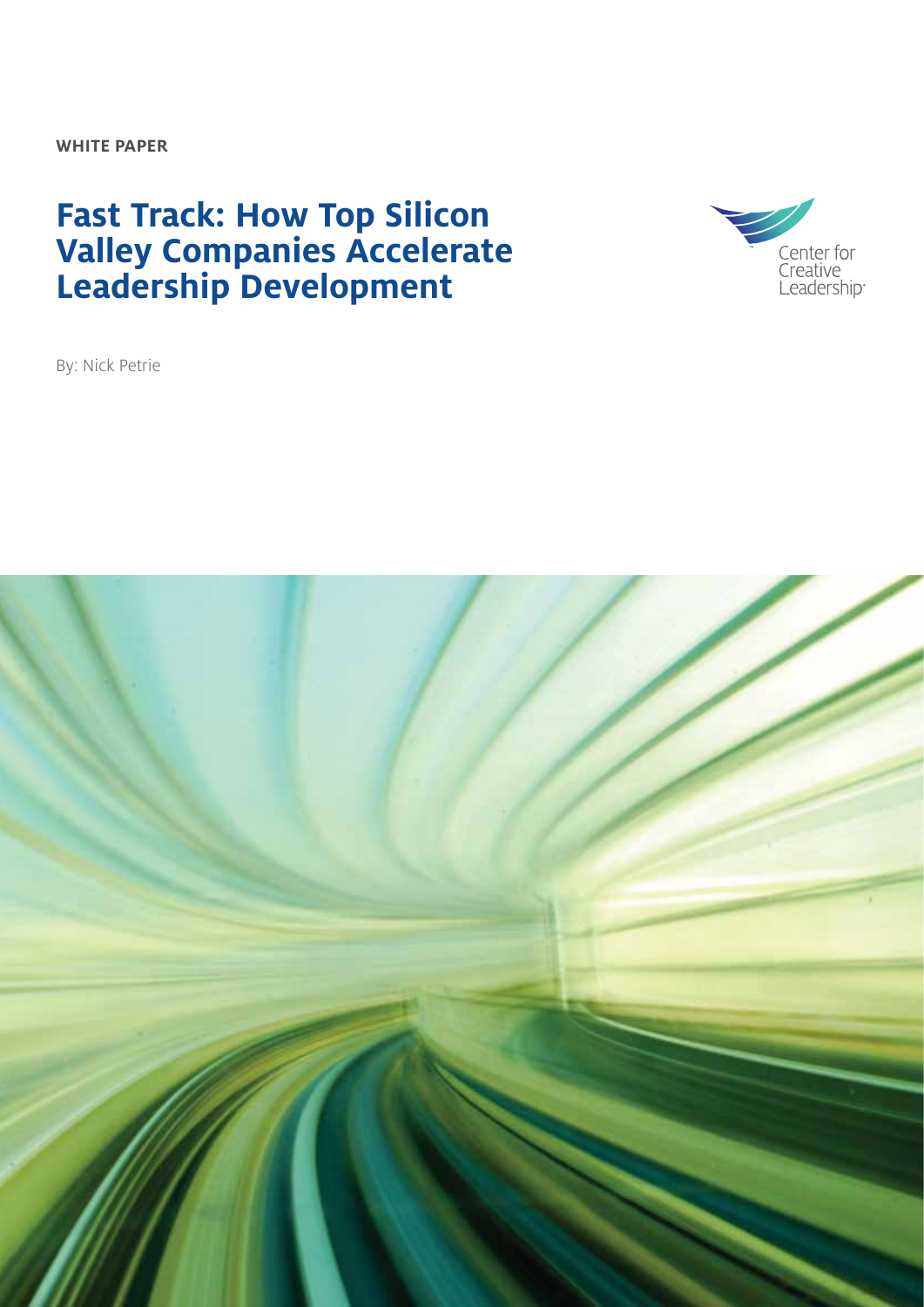#### Phil Willburn, **Lead Researcher**

#### **Contributors**

- Ciela Hartanov, **Google**
- Stuart Crabb, **Facebook**
- Tim Worboys, **LinkedIn**
- Richard Taylor, **LinkedIn/ Palo Alto Networks**
- Steven Kowalski, **Genentech**
- Kate Shaw, **Airbnb**
- Kari Crowley, **Google**
- Greg Pryor, **Workday**
- Mike Welsh, **Facebook/Stripe**
- Joel Constable, **Pinterest**
- Sanjay Dubey, **LinkedIn**
- Michelle Rohrer, **Genentech**
- Eugene Kim, **Faster than 20**
- Iris Nafshi, **Microsoft**
- Carl Sanders-Edwards, **Jumpshift**
- Chris Watz, **CCL**

"Quality of leadership matters, but it is covered up by success. You don't realize how much leadership matters until things go bad. And things will go bad."

–Ben Horowitz, *Cofounder of VC Firm Andreessen Horowitz*

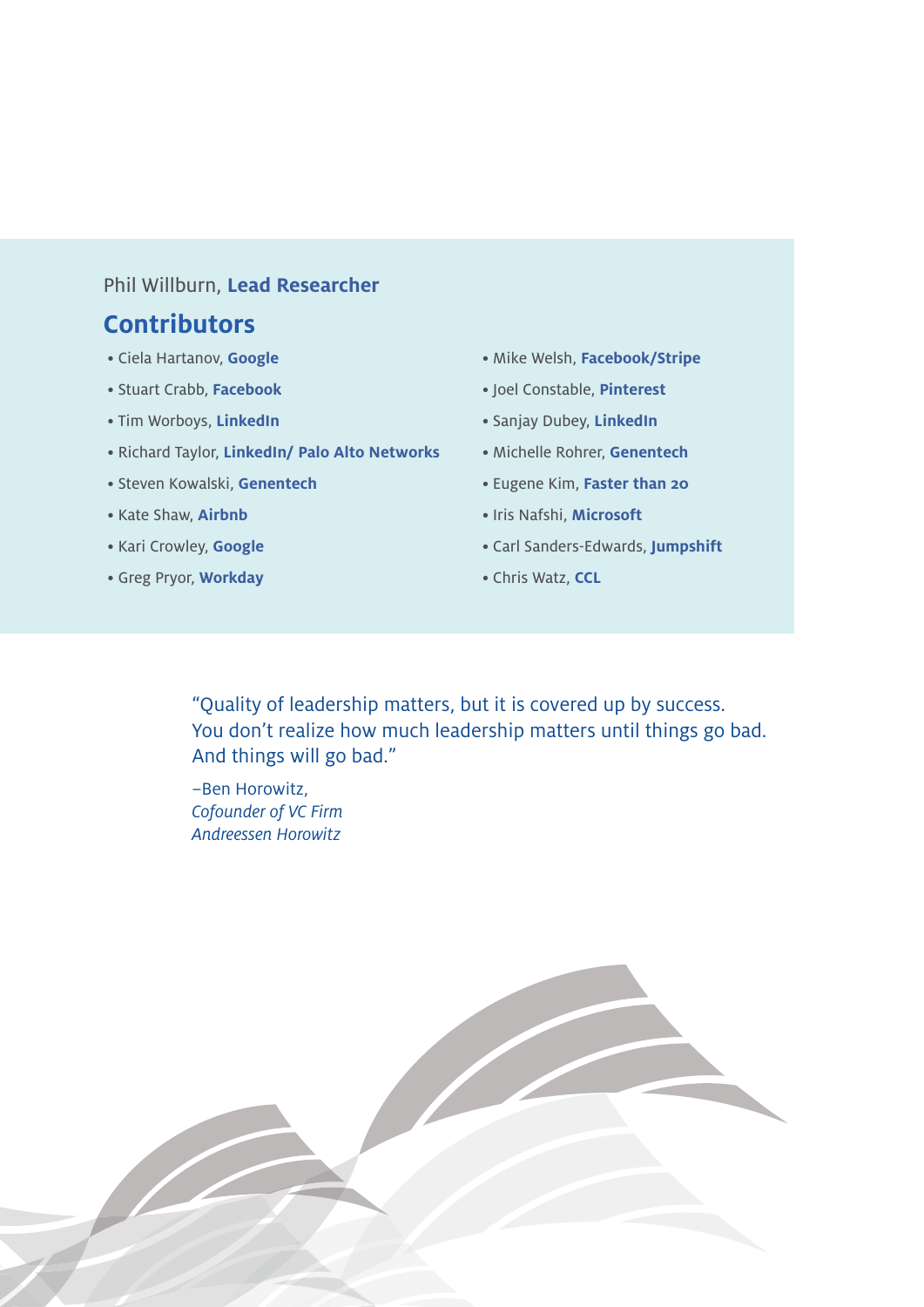

Four years ago, I wrote a research paper called "Future Trends in Leadership Development." The paper became popular in various circles and I received good feedback from all groups except one—my friends in Silicon Valley said, "We like the research findings but . . . a lot of those ideas wouldn't work here. This place is different." So one year ago, we started a research project to answer the following questions:

Is developing leaders in Silicon Valley really different?

What are the most innovative methods being used?

What are the best methods, tricks, and tools that L&D practitioners can learn from and use?

The answer we found is that yes, Silicon Valley is different, and requires a different type of learning. We call this "Accelerated Continuous Development," or ACD. Based on our observations, we believe tech (and other) companies can create ACD by focusing on seven practices

- **1. Give leaders heat experiences.**
- **2. Build ecosystems of peer-to-peer learning.**
- **3. Company data + your culture = leadership hacks.**
- **4. Develop leaders through three circles.**
- **5. Design for time-poor leaders.**
- **6. Build snackable and deep-dive solutions.**
- **7. Protect your asset: Create a low stress, high energy culture.**
- *Bonus:* **Become the world's best plumbers.**

If you're ready to find out how to do this, read on.

Nick Petrie June, 2017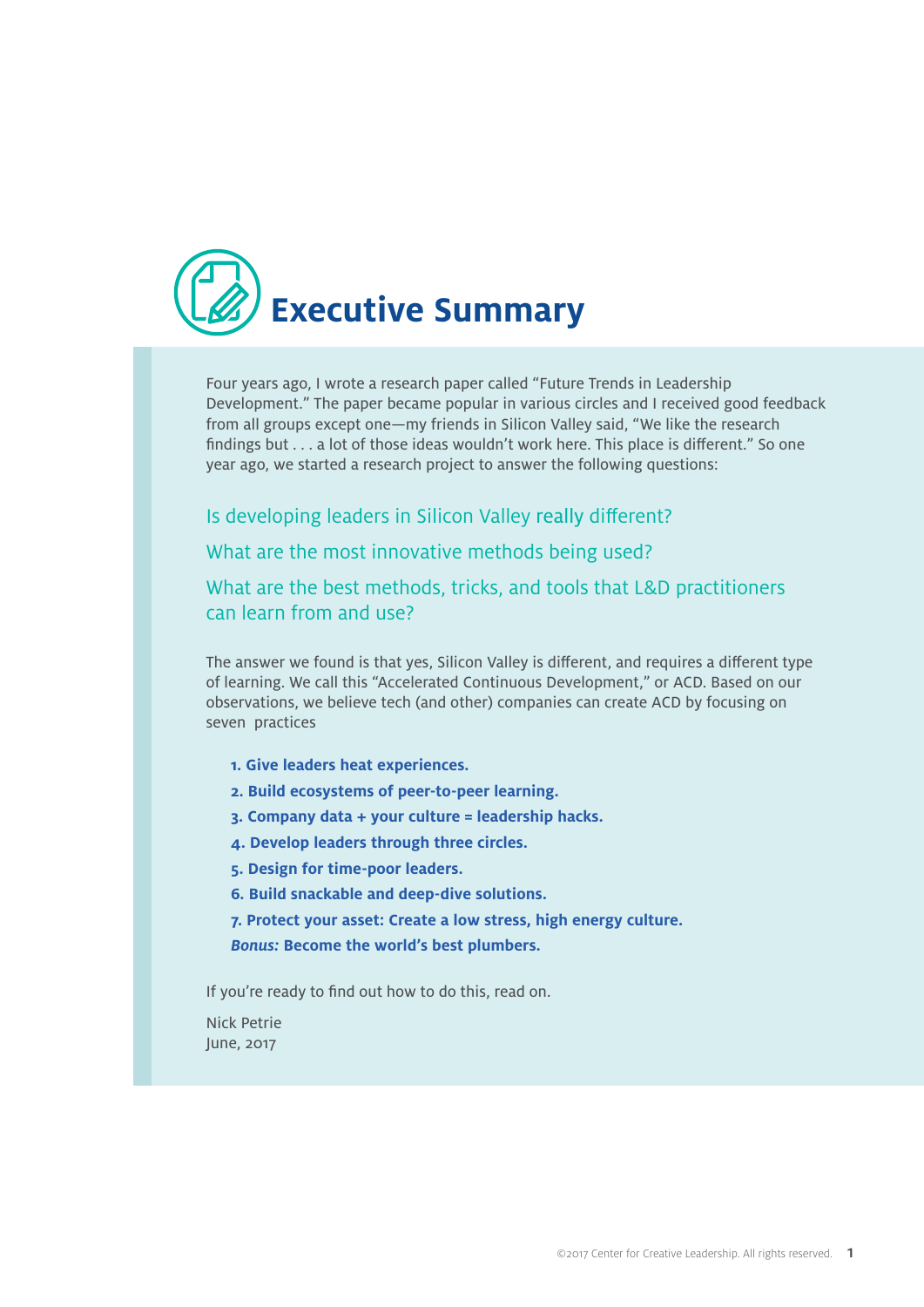

We found that Silicon Valley is different from other industries in several key ways

#### **The Speed of Change**

- The pace of change is breathtaking. Organizations might only have a three-month roadmap, since predicting anything beyond that is pointless.
- While ambitious organizations in other industries double in size in 10 years, tech companies often do that in one or two.
- The threat of disruption is constant and new players are always emerging. No one can stand still.

#### **Competition for Talent is Immense**

- Everyone wants the same people and they're in short supply.
- People can and do move around, so you need to have a great brand and company.

#### **Culture is Treasured**

- Companies are very proud of their culture and see themselves as unique.
- Cultures seem to closely resemble the values of the founder/s.
- Culture is used as a differentiator and a recruiting tool to attract talent.
- It's a challenge keeping a culture when 50% of employees may have been there less than a year.

#### **Stress of the Work**

- It's exhilarating work, but people feel massive levels of stress.
- The workloads are often enormous and people take on huge roles at a very young age.

#### **What Tech Leaders Commonly Need**

- Basic management skills (many miss these early on and it can follow them their whole career).
- Emotional intelligence and self-awareness of the impact their behavior has on others.
- Coping skills to deal with the massive levels of pressure.
- How to manage teams spread across the world.
- How to influence rather than just tell people what to do.

#### **Tech Leaders Have an Allergic Reaction**

- Off-the-shelf content that feels like a program and doesn't feel specific to their culture.
- Solutions that aren't based on research and can't be backed up with data or defended when challenged.
- Purely digital solutions—one surprising discovery was that tech companies use fewer tech solutions for development than corporate America does. Many tech leaders prefer face-to-face solutions!

#### **Given all of the challenges just listed, what type of development do tech leaders need?**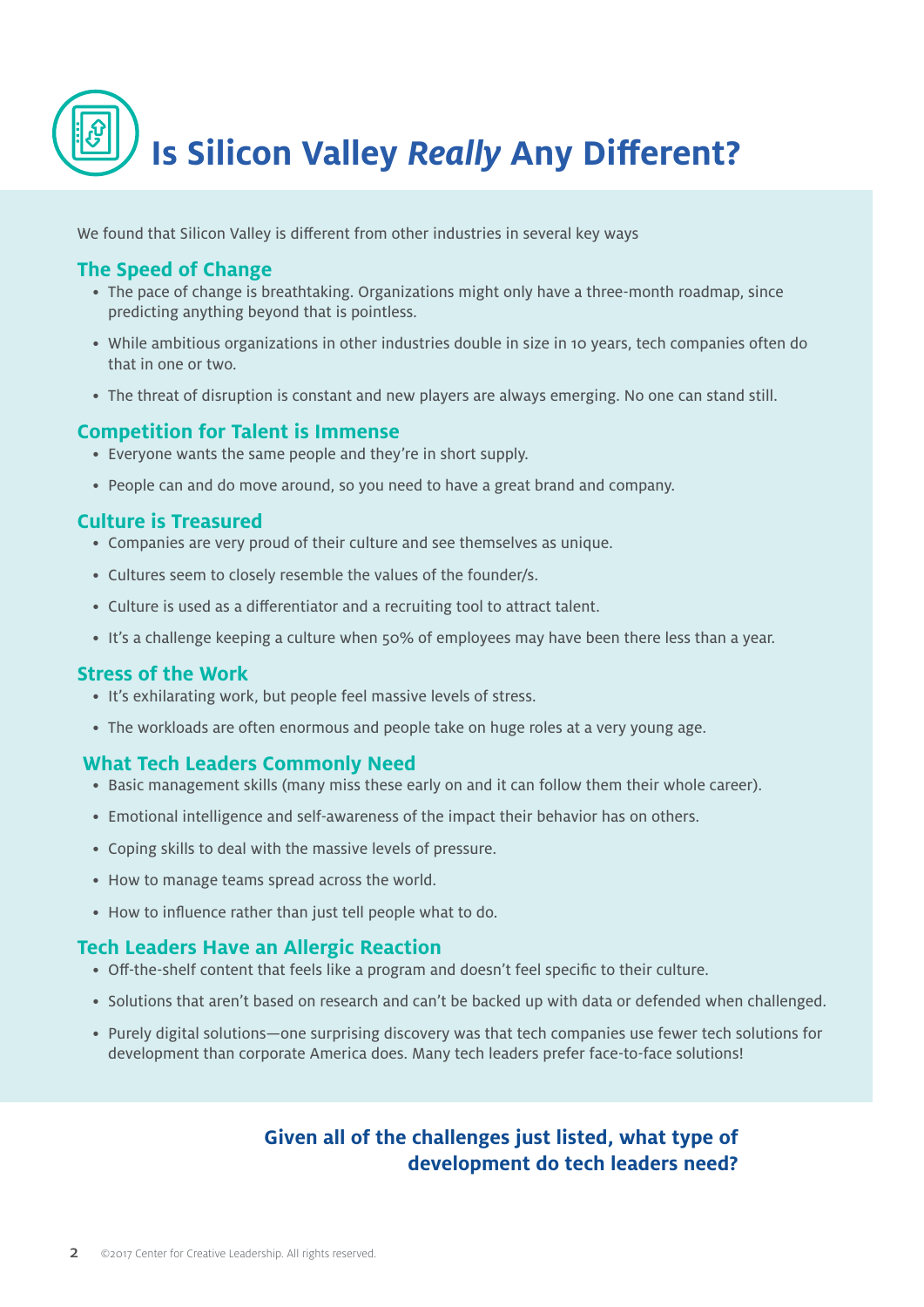# **Accelerated Continuous Development**

Tech leaders need to develop faster than leaders in other industries because they reach senior roles more rapidly and at younger ages. This calls for Accelerated Continuous Development:



**Accelerated**—People make bigger leaps because they become more skilled at extracting the development from experiences (that they're already having).



**Continuous**—Development doesn't happen sporadically in trainings, but continuously in an ecosystem of complex challenges, colliding perspectives, and reflecting on lessons learned.



**Development**—Leaders develop both horizontally (skills and knowledge) and [vertically](http://www.ccl.org/wp-content/uploads/2015/04/VerticalLeadersPart1.pdf) (more sophisticated and agile mindsets).

This type of development isn't easy, but the good news is that's what this paper is all about.

#### **To Create ACD, Become Context Agnostic**

In the new era of work and technology, previous models of development are becoming less relevant. Leadership development designers used to plan when and where their leaders would learn, but new generations of leaders don't need to be told. People can now consume learning and develop in any time in any context. If leadership programs once aimed for a certain percentage of learning in the classroom and a certain percentage on the job, the new model says, "Who cares where?"

Leaders might be watching a TED Talk on the bus, sharing best practice tips in a Facebook group or discovering how Reid Hoffman learns from a podcast. Become agnostic about the context where development happens. The future of development is about what is being consumed and how it is being integrated.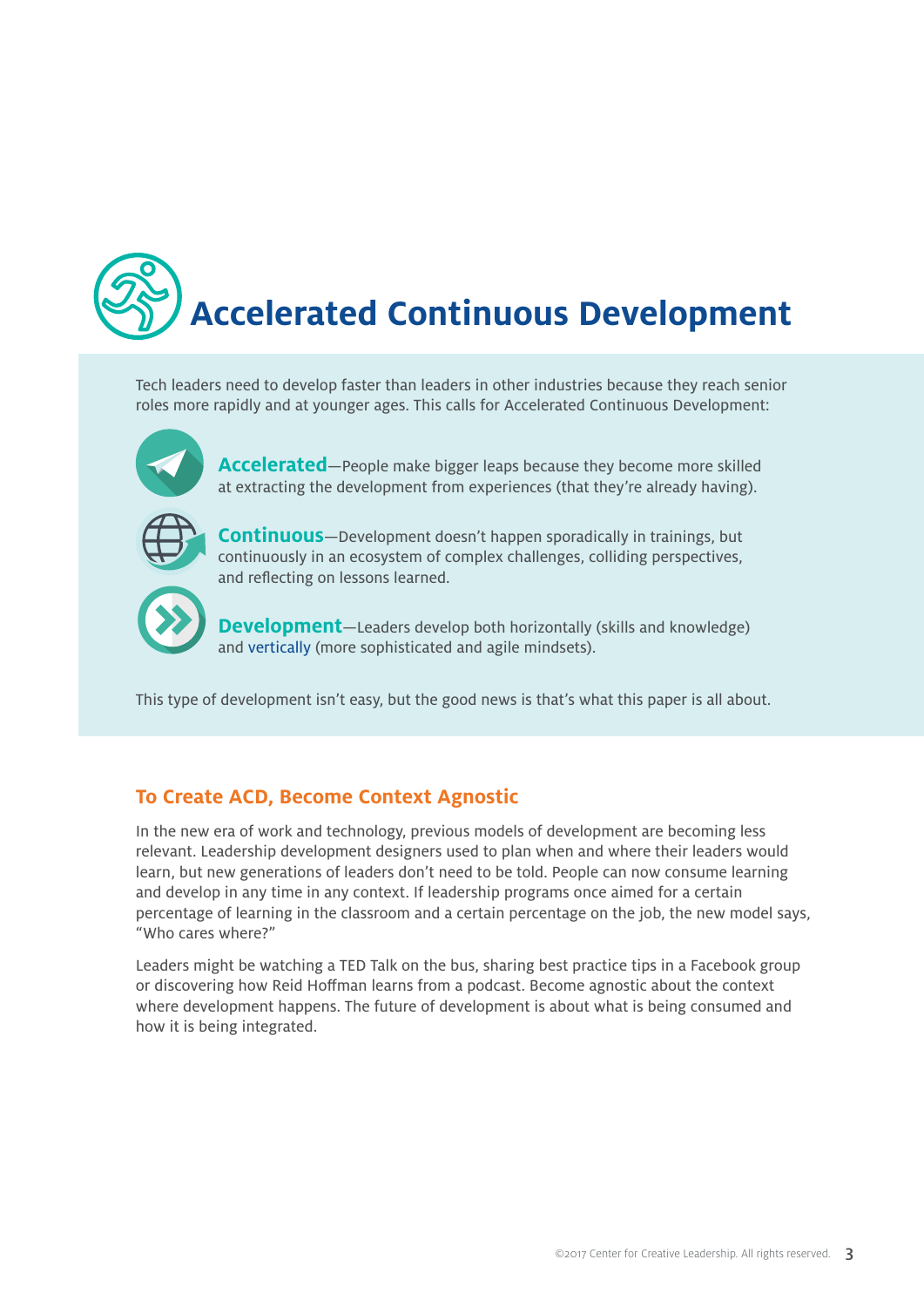## **7 Practices for Accelerated Continuous Development in Tech**



### **Give Leaders Heat Experiences**

Heat experiences are the fuel of development for all leaders, but this is particularly true in tech where employees are smart, hungry, and learning agile. Heat experiences are tasks or assignments that have the following conditions

- **1. It's a first-time experience.**
- **2. Results matter.**
- **3. There is a chance of success and failure.**
- **4. Important people are watching.**
- **5. It is extremely uncomfortable.**

If you are currently experiencing three or more of the above at work, you are probably in a heat experience. Examples of heat in tech include: managing a team for the first time, moving into an area outside of your field of expertise, or turning around an underperforming department. The best organizations are constantly giving their people new assignments to keep exposing them to more heat and learning.

"Between the time when I was architect and became a staff engineer, I grew the most. I was no longer responsible for doing things myself and was responsible for helping others. I was so used to 'implementing' that I had withdrawal symptoms."

–Sanjay Dubey, Distinguished Engineer @LinkedIn

#### **Why Heat Experiences Work**

Research on expert performance across many fields has shown that what sets superior performers apart is the quality and quantity of their mental maps (small-scale 'models of reality' that we use to understand our world). Over time top performers develop highly complex and sophisticated maps of the situations they might face in their fields. These maps allow them to process large amounts of information quickly (despite the overload) and make faster, more accurate decisions in a given situation.

While most people are happy to become good enough, superior performers continually push themselves into heat experiences (e.g., bigger, more complex roles) that their current maps can't explain. This requires them to construct new, more accurate maps thus adding to the number they have available and further boosting their adaptability and performance.

**Caveat:** Some tech companies are so 'good' at giving their people heat experiences that they burn them out. People can handle only as much heat as they have support. Therefore you need to add the next key ingredient—a supportive ecosystem.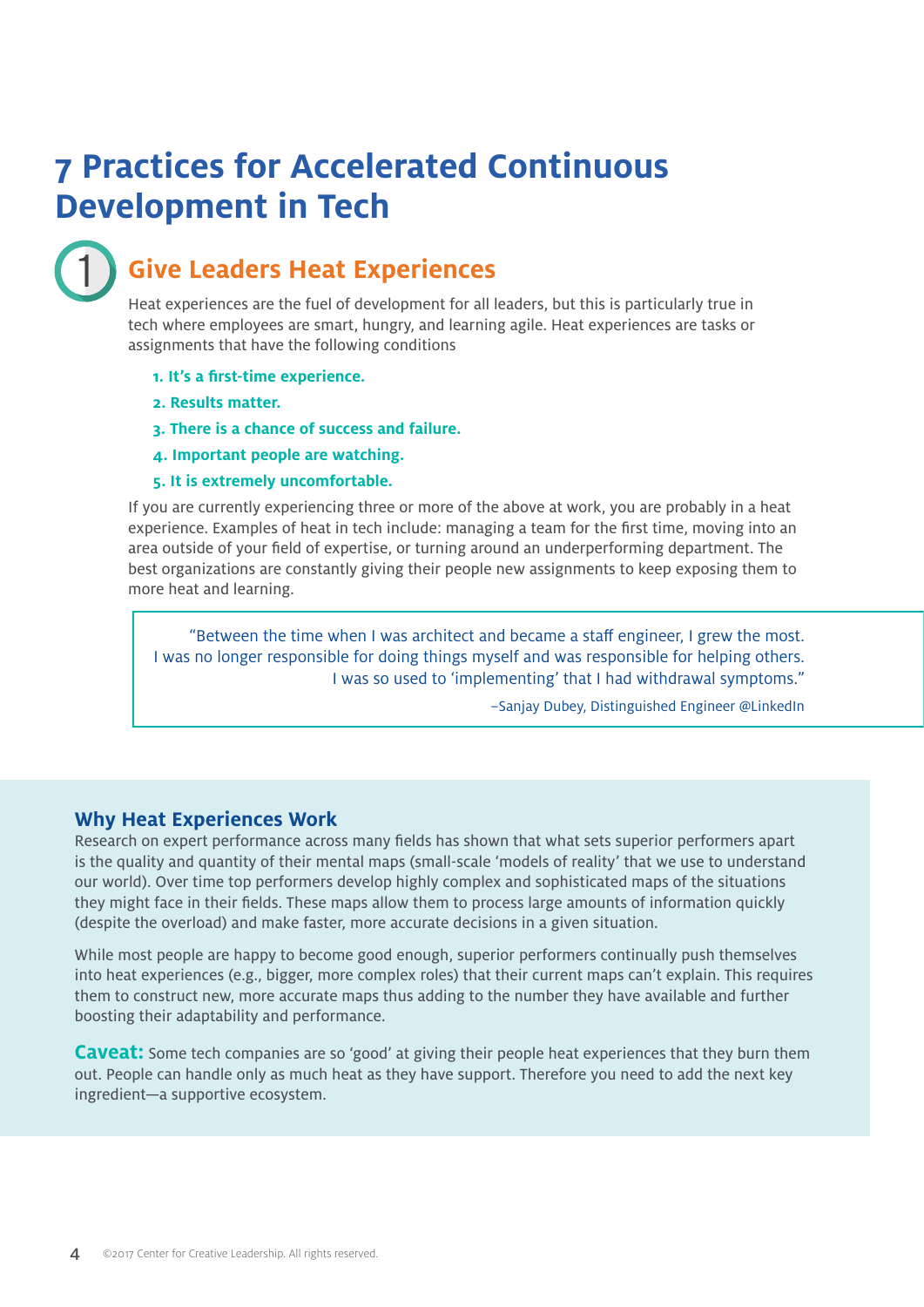"The most useful part of manager training was realizing that others in the room were in the same position as me. Twenty percent of the class had the same challenges as me so we were able to talk them through together."

–Tim Worboys, Sr. Manager, Software Engineering, LinkedIn



### **Build Ecosystems of Peer-to-Peer Learning**

"We don't have the gymnasiums of leadership development . . . or the equivalent of meeting up for a run with colleagues or friends. If we really want to scale leadership development we need to create a culture and ecosystem shift to support this continuous practice around development." –Eugene Eric Kim @Faster than 20

Tech leaders love learning from their peers. Part of the Learning and Development practitioner's role is to create ecosystems of learning. Here are three best practice methods we observed:

#### **Googler to Googler**

Tech employees are sometimes so hungry to learn that it can be a challenge getting the content to them fast enough. Google addressed this by creating Googler to Googler. This program helps Googlers teach topics they are passionate about to other employees. A portal allows employees to upload content and assessments and either deliver the content themselves or call in a Learning and Development facilitator to help. It's from this method that Google's Project Aristotle was born, as well as the mindfulness program Search Inside Yourself. Allowing Googlers to share their passion and knowledge has meant leveraging resources that might otherwise lie latent.

#### **Same Transition, Same Time**

Another company found that its leaders learned a lot from peers in formal programs, but the cohort sharing would dissipate once back at work. This changed when they started to bring together small cohorts of leaders who were going through the *same transition at the same time* i.e., first time managers. These groups had so many challenges in common that they were able to share many lessons. Expensive consultants weren't needed as the learning was peerto-peer learning and in addition, when the HR team checked in 18 months later, the advice networks in the cohort remained much stronger and stickier than traditional training cohorts.

#### **Diagnose Your Network:**

Research shows that the quality of your network is the single [biggest predictor of career success](https://www.forbes.com/forbes/welcome/?toURL=https://www.forbes.com/sites/michaelsimmons/2015/01/15/this-is-the-1-predictor-of-career-success-according-to-network-science/&refURL=&referrer=#73ffb382e829). The most effective networks, according to the [research](http://www.ccl.org/wp-content/uploads/2015/04/LeadersNetwork.pdf), are

**Open**—You know a lot of people who don't know each other.

**Diverse**—Your network crosses many boundaries.

**Deep**—You have strong ties with people.

Unfortunately, most leaders end up with networks that are the exact opposite: closed, homogenous, and superficial. The good news is that in an hour you can help a group of leaders [diagnose their current network](http://www.leadernetworkdiagnostic.com) and plan simple changes to improve it. Leaders who do this build what Kathy Kram at Boston University calls a ["Developmental](http://www.philwillburn.com)  [Network](http://www.philwillburn.com)." They don't have a formal mentor, but rather informal mentors or colleagues who give advice and support.

*In what ways could you build an ecosystem of peer-to-peer learning in your organization?*

"Networks are so important to our work we should be paying leaders based on the value in their networks."

–Greg Pryor @Workday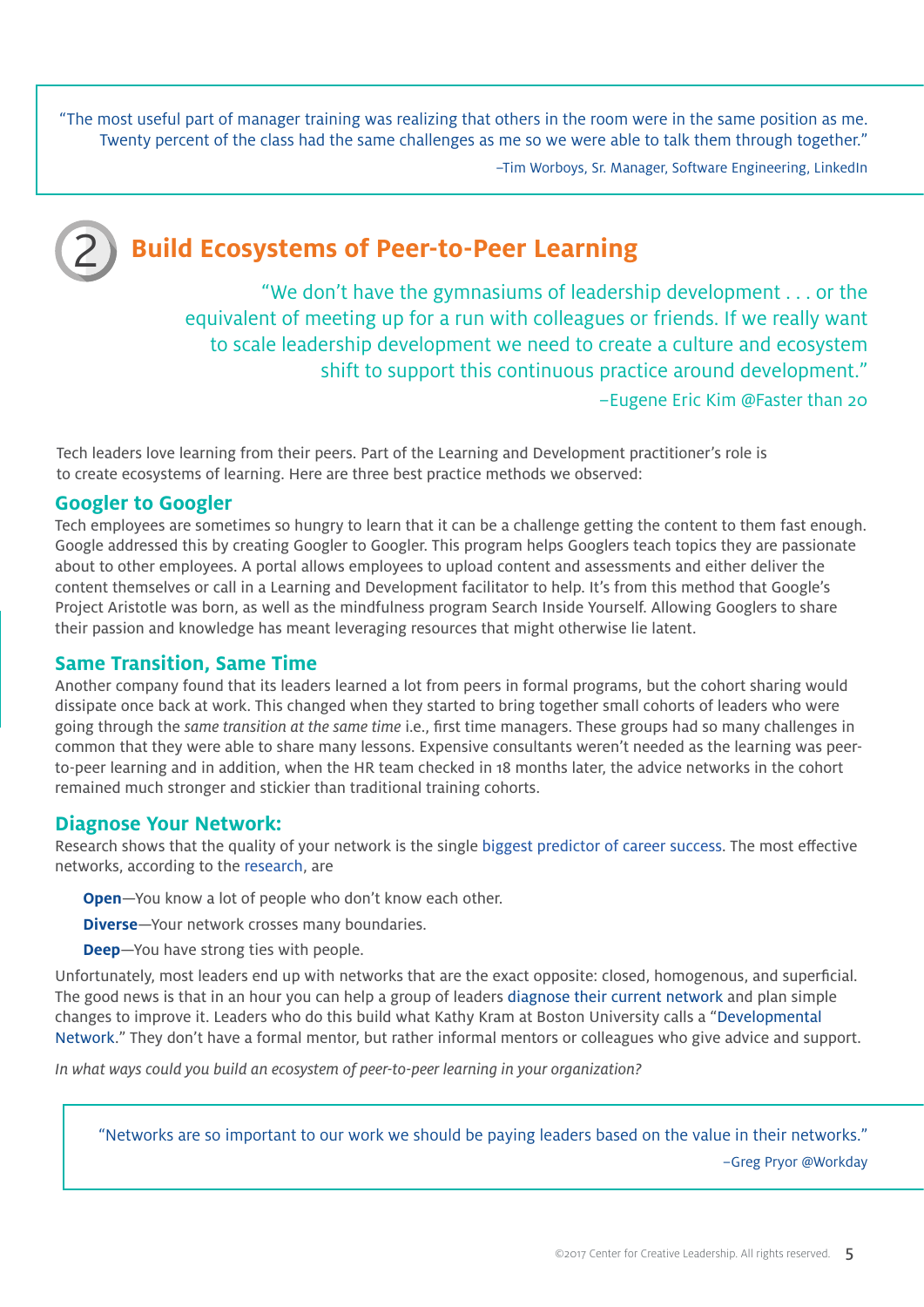"Culture is part of almost every conversation that I am in—it is on the forefront of everyone's brains—the CEO tells us 'whatever you do don't f#\*k up the culture."

–Anonymous

## 3 **Company data + company culture = Leadership hacks**

In corporate America, there is much greater acceptance of generic leadership development models i.e., situational leadership, or Myers Briggs Type Indicator® (MBTI®). But we observed that tech leaders have a much higher demand for two factors:

- Data-driven solutions.
- Solutions specific to my company culture.

Development solutions, therefore, should use data gathered from your company to teach leaders the hacks of the highest achieving managers.

"Technologists are pattern seekers. They would love L&D to tell them, 'Based on the data, successful leaders in our organization have these three characteristics.'" –Greg Pryor @Workday

"Any solution must come from our culture and be specific to our culture or people will reject it." –Richard Taylor @LinkedIn/Palo Alto Networks

#### **Example 1: Google's Project Oxygen**

A team at Google spent a year observing and analyzing behaviors of leaders to identify factors that differentiated the most effective people managers from the rest. They ended up with eight concrete behaviors, ranked by importance that the most effective leaders used. In addition, they discovered the three pitfalls most likely to derail you. These were then taught to people managers throughout the business.

#### **Google's Project Oxygen**

- 1. Be a good coach.
- 2. Empower your team and don't micromanage.
- 3. Express interest in team members' success and personal well-being.
- 4. Don't be a sissy: Be productive and results-oriented.
- 5. Be a good communicator and listen to your team.
- 6. Help your employees with career development.
- 7. Have a clear vision and strategy for the team.
- 8. Have key technical skills so you can help advise the team.

#### **3 Pitfalls of Managers**

**Have trouble making a transition to the team**

**Lack a consistent approach to Performance Management and Career Development**

**Spend too little time managing and communicating**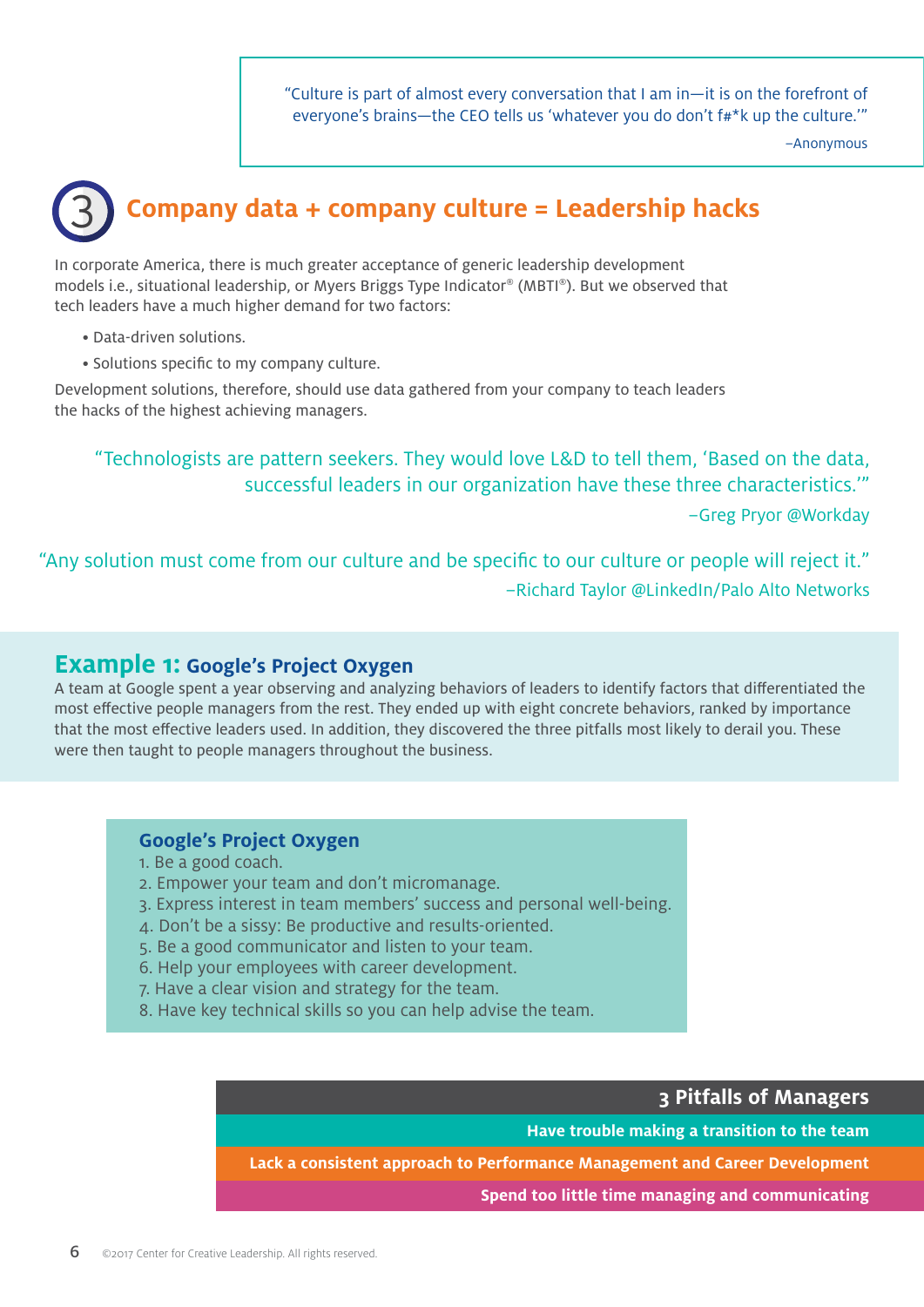#### **Example 2**

Another approach is to use data to find the most common challenges your leaders face. CCL surveyed 300 leaders (100 in the C-suite, 100 senior executives, and 100 in middle management) from multiple organizations and industries. We asked each leader to name his or her three greatest leadership challenges, and we counted how many times different challenges were mentioned. The results are in the graphic below.

With this data, we could focus our time and energy on building solutions specifically to each level of leaders and their most common challenges. Do you have the data on what your leader's greatest challenges are? How would you gather it?

### **Leader's greatest challenges by level of organization**

| <b>C-Suite</b>                                                                       | <b>Senior Executives</b>                     | <b>Mid-Level Managers</b>              |
|--------------------------------------------------------------------------------------|----------------------------------------------|----------------------------------------|
| 1. Change (75 people)                                                                | 1. Change (47 people)                        | 1. Collaboration challenges (63)       |
| - Leading it $(48)$                                                                  | - Leading it $(23)$                          | (with everyone)                        |
| - Culture change (16)                                                                | - Culture change (5)                         | 2. Leadership styles and Skills (50)   |
| - Coping with Change (11)                                                            | -Coping with Change (19)                     | (especially delegating, assertiveness) |
| 2. Collaboration challenges (41)                                                     | 2. Collaboration challenges (46)             | $3.$ Change $(44)$                     |
| (especially with peers)                                                              | (especially with peers)                      | - Coping with change (25)              |
| $\lambda$ . Talent $\lambda$ 36)                                                     | 3. Leadership Styles and Skills (24)         | - Culture change (10)                  |
| - Getting and Developing                                                             | (especially Executive Presence,              | - Leading it (8)                       |
| 4. Communicating Vision and                                                          | Assertiveness, Patience)                     | 4. Talent (26)                         |
| Strategy (35)                                                                        | 4. Talent (27)                               | - Develop                              |
| 5. Leadership Styles and Skills (24)<br>(especially Executive Presence,<br>Patience) | 5. Communicating Vision and<br>Strategy (25) | 5. Engagement of staff (22)            |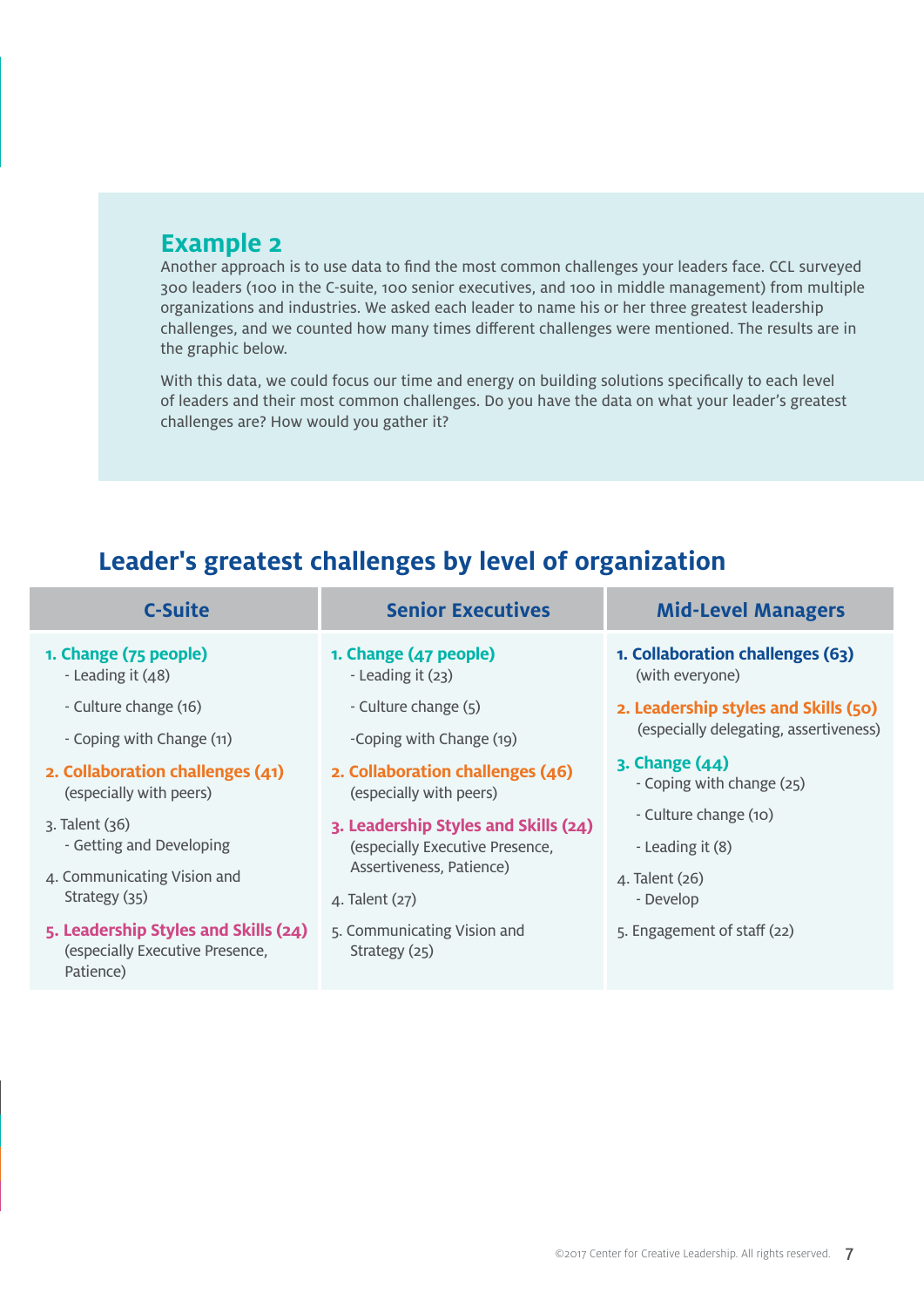"I began to watch others, and the most successful architects became behavior models for me. Over six months, it sank in. In order to scale my behavior, I would need to stop 'doing.'" –Sanjay Dubey, Distinguished Engineer @LinkedIn

#### **Develop Leaders Through Three Circles** 4

#### "The people who develop the fastest have radical self-motivation and curiosity to push and explore." –Eugene Eric Kim @Faster than 20

In interviews with both learning and development practitioners and fast-rising leaders, it became clear that the fastest growing leaders aimed at the intersection of three circles:

**Heat Experiences**—They took on difficult, uncomfortable assignments that forced them to grow.

**Colliding Perspectives**—They sought out, listened to, and learned from people who were different from them.

**Reflection**—They integrated these experiences and new perspectives to advance their thinking.



#### **How to Apply: Audit Your Current Leadership Development**

Organizations need to balance these three circles to maximize the development of their leaders. To assess your organization, draw three circles and make the size of each circle proportionate to the focus leaders place on each. If you find that the Heat is huge, Colliding Perspectives is small, and Reflection barely visible, you have a clue about where your leadership development efforts need to focus more.

"When scaling quickly, reflection is critical. Every person should be asking—'What is the single most important thing I can be doing right now? Where can I create the most value?'" –Joel Constable @Pinterest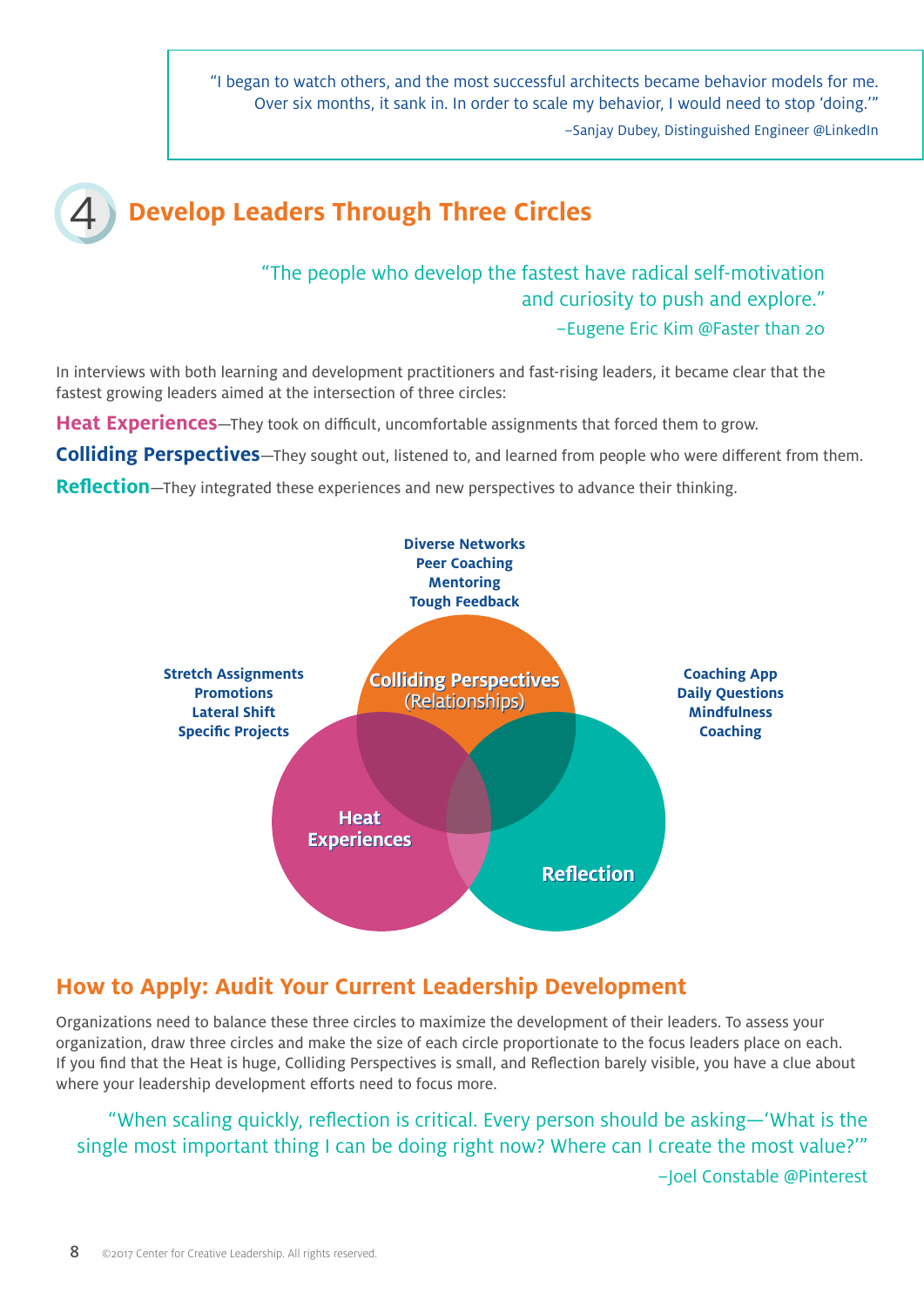"What would benefit me and the senior manager's I've spoken to most is a manager forum. A group of people like me who have challenges, and we could sit down and talk through them in a safe environment. You would think our company would have done this already, because it's free and easy, but we haven't"

–Anonymous Engineer

## **Make Solutions for Time-Poor Leaders<br>
(Snackable + Attractive)**

Tech leaders love learning but many won't engage with development efforts because they find them time consuming and disconnected from their work. The best solutions address these two issues head-on.

#### **1. Snackable Learning**

#### **Adeption app—Action and Reflection**

Imagine if you could take a leadership challenge you're facing and then see how thousands of other leaders approached that same challenge. Adeption [is an app that does exactly that.](http://www.knowtion.io) If, for example, you select 'Resistance to change,' it will show you what actions other leaders took and the lessons they learned as a result. An algorithm also recommends research-based tools and tactics to try related to your challenge, i.e., leading change. You then take action and later get questions that cause you to *reflect* on your results and what you learned. This goes into a database for others to learn from. This method works because it's fast, low effort, and gives you immediate solutions specific to your challenge to try. It also scales development far beyond what face-to-face workshops can do.

#### **Snackable Content**

A lot of leadership challenges have known, proven solutions that can be quickly transferred (i.e., how to give feedback, how to run a performance review, or how to launch a team). Some of the most advanced practitioners we talked to now see one of their roles as "curators" of content. These curators scan the world for the best tools and solutions then package and host content (videos, podcasts, face-to-face, infographics) on easy-to-use platforms (either internally or on apps like the Knowtion example above).

With skill-based trainings, we're seeing a trend toward breaking up day-long workshops and replacing them with 2-hour modules that are run on-site and often. These short workshops allow the leaders to focus on mastering one skill at a time, such as giving feedback. These sessions are fast, culture-specific and require no pre-work or homework (just support to help implement).

#### **2. To Make Programs Attractive, Use "Live Bait"**

One leading company we interviewed was struggling to get its most senior leaders to engage in leadership development efforts despite the fact that the CEO had told them it was a priority. A breakthrough occurred when the Learning and Development team decided to invite customers to attend the programs.

Because the company was so customer-centric, formerly "too busy" leaders started attending the programs so they could get to know the customers and ask questions about their needs. This proved so popular with senior leaders that invitations were then extended to suppliers, regulators, and potential customers. The stakeholders were excited to attend because it gave them a chance to partner with this cutting-edge company and the leaders were excited because they got to work on their business challenges with the whole system in the room.

Different companies value different things. What or who do your leaders care about? How could you bring more of this into your leadership offerings?

> "Many tech leaders missed the management fundamentals growing up e.g., giving feedback. But they are incredibly smart and committed . . . they pick up ideas very quickly so they can go a long way just on smarts. But if they keep progressing they tend to get stuck later on because they are missing the mental models they need."

> > –Greg Pryor @Workday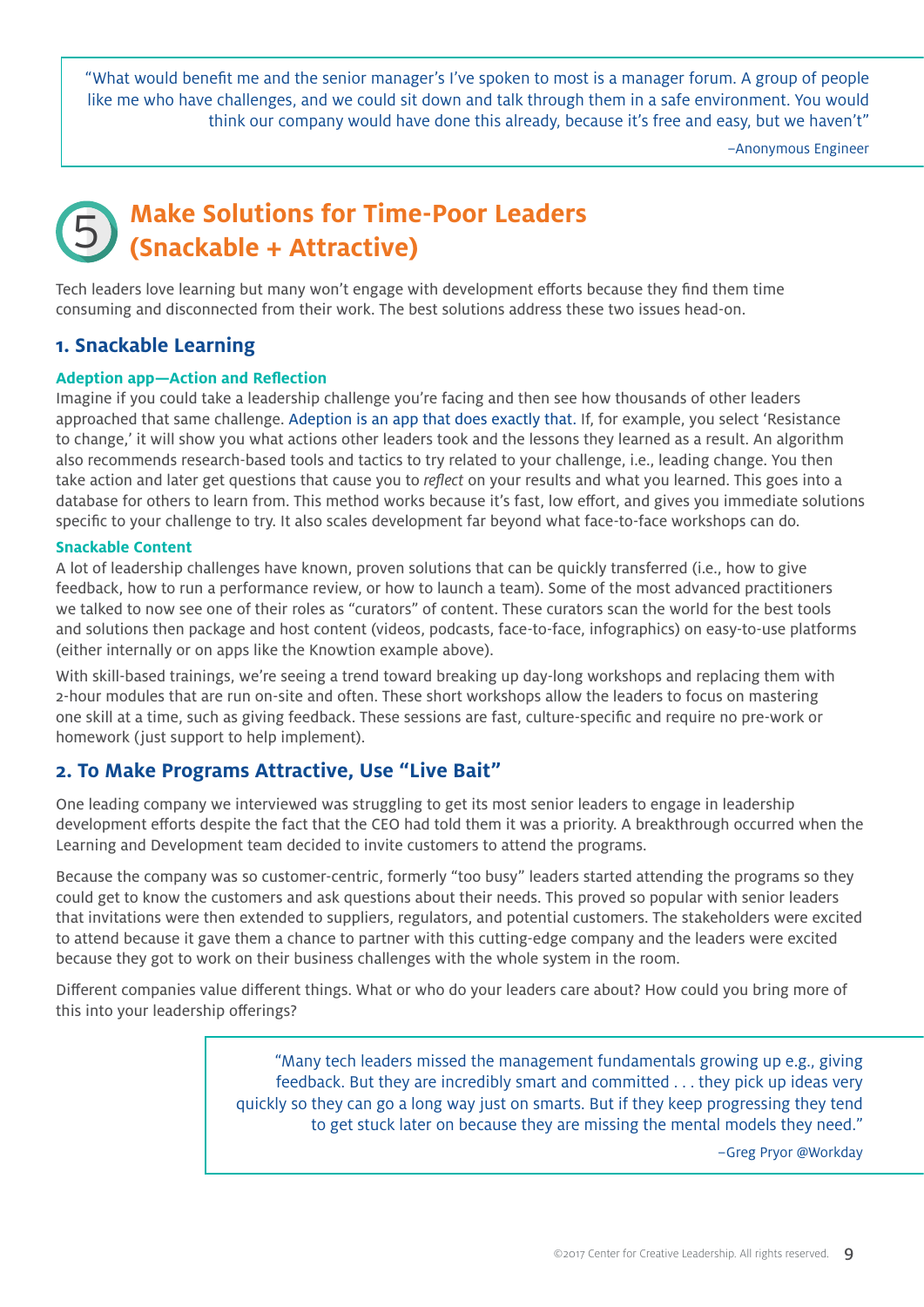## 6 **Snackable Versus Deep Dive Learning**

"We need to get back to basics. Every leader needs to be exceptional at having oneon-ones, setting clear goals, and providing feedback and coaching on the team's progress to those goals. So few managers actively and consistently do this." –Joel Constable @Pinterest

**One of the most interesting moments in our research occurred during a conversation with two Organizational Development professionals from prominent Silicon Valley companies:**

"At our company, our leaders are so busy that we deliver programs in 2-hour blocks," the first said. "All of our content is 'snackable' and can be consumed in very short periods of time. That's the new reality of development."

"That's interesting," the second person said. "Our leaders are just as busy but we have decided to do the opposite. The greatest challenge they face is complexity and we don't think you can help develop complexity of minds through 'snackable' content. Therefore we are taking them on a deep dive over nine months using complex mental models."

Who is right? One challenge many companies face is whether to design snackable solutions that managers want or deep dive solutions that many need. If you're wise, you'll conclude (as the two above eventually did) that you need both. The key is having the right blend so you can match the development need to the right delivery method.

| <b>Development Need</b>       | <b>Needs</b>                                                                  | <b>Deliver Using</b>                                                                                              |
|-------------------------------|-------------------------------------------------------------------------------|-------------------------------------------------------------------------------------------------------------------|
| • Management fundamentals     | • Giving feedback<br>• Performance reviews<br>• Difficult conversations       | <b>Snackable</b><br>• Video<br>• Podcasts<br>• 2-hour workshop                                                    |
| $\cdot$ Leading in complexity | • Systems thinking<br>• Strategic thinking<br>• Influencing without authority | <b>Deep Dive</b><br>• Disruptive experiences<br>• Mentoring and coaching<br>• Peer-to-peer public learning forums |

Takeaway: When developing leaders, you should be aiming for both efficiency and effectiveness. It's best to deliver skills training through short, snackable videos and practice sessions for efficiency. But the organizational dilemmas that many leaders face can't be solved by a TED Talk. These leaders need deep dive development spread over long periods of time with peers, mentors, and immersive experiences. Both snackable and deep dive development are essential for leaders, be wary of the trap of choosing only one or the other.

Does your organization have an outstanding blend of snackable and deep-dive solutions?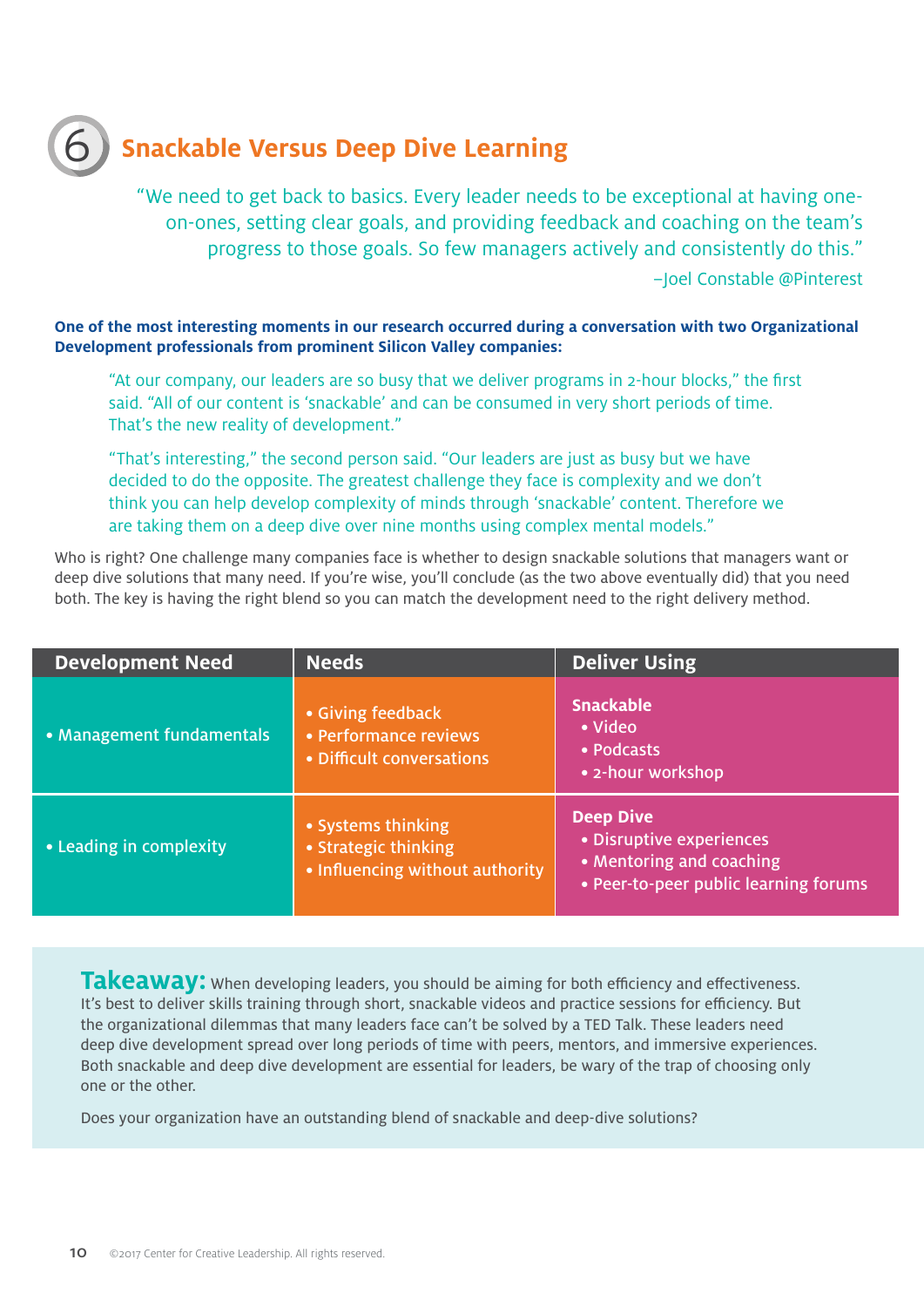"Frontline employees in tech companies care so much about the company but have not developed the coping mechanisms for the stress that brings."

–Carl Sanders-Edwards @Jumpshift

## 7 **Create a Low-Stress, High-Energy Culture**

"VUCA environments are incredibly exciting and challenging. They push people to their outer limits—both mentally and emotionally—so managers need to be skilled in listening, mentoring, and coaching to help deescalate and provide focus."

#### –Kate Shaw @Airbnb

Silicon Valley leaders have the highest levels of stress that we've seen in any industry (measured on eight psychometric stress scales). Our hypothesis is that this is because they are promoted into extremely high-level roles at young ages. While leaders in other industries might spend 20 years developing coping skills and eventually become an executive at age 50, a Silicon Valley leader might be thrust into an equivalent role in their 20s or early 30s. The good news is that coping skills can be quickly developed using research-proven methods that reduce stress and increase resilience.

We taught the leaders of one high-pressure organization these tools in 2-hour workshops focused on physical, emotional, and mental resilience. The 120 managers practiced the techniques and then cascaded these to their teams in a process called "Each One, Teach One." The leaders ran a 1-hour meeting in which they showed short videos demonstrating the tools and then led discussions on how their teams could apply them. Within a month, the tools had been cascaded to 1,200 employees.

In the period between the first measurement and the second, they were forced to lay off 42% of their workforce. Despite this, their resilience results improved on all but one measure (which was already low enough). The company survived this high-pressure period and is now growing again.



Companies can reduce stress levels if they use the right tools and cascade these methods out to the front lines. For more on how to do that, see here.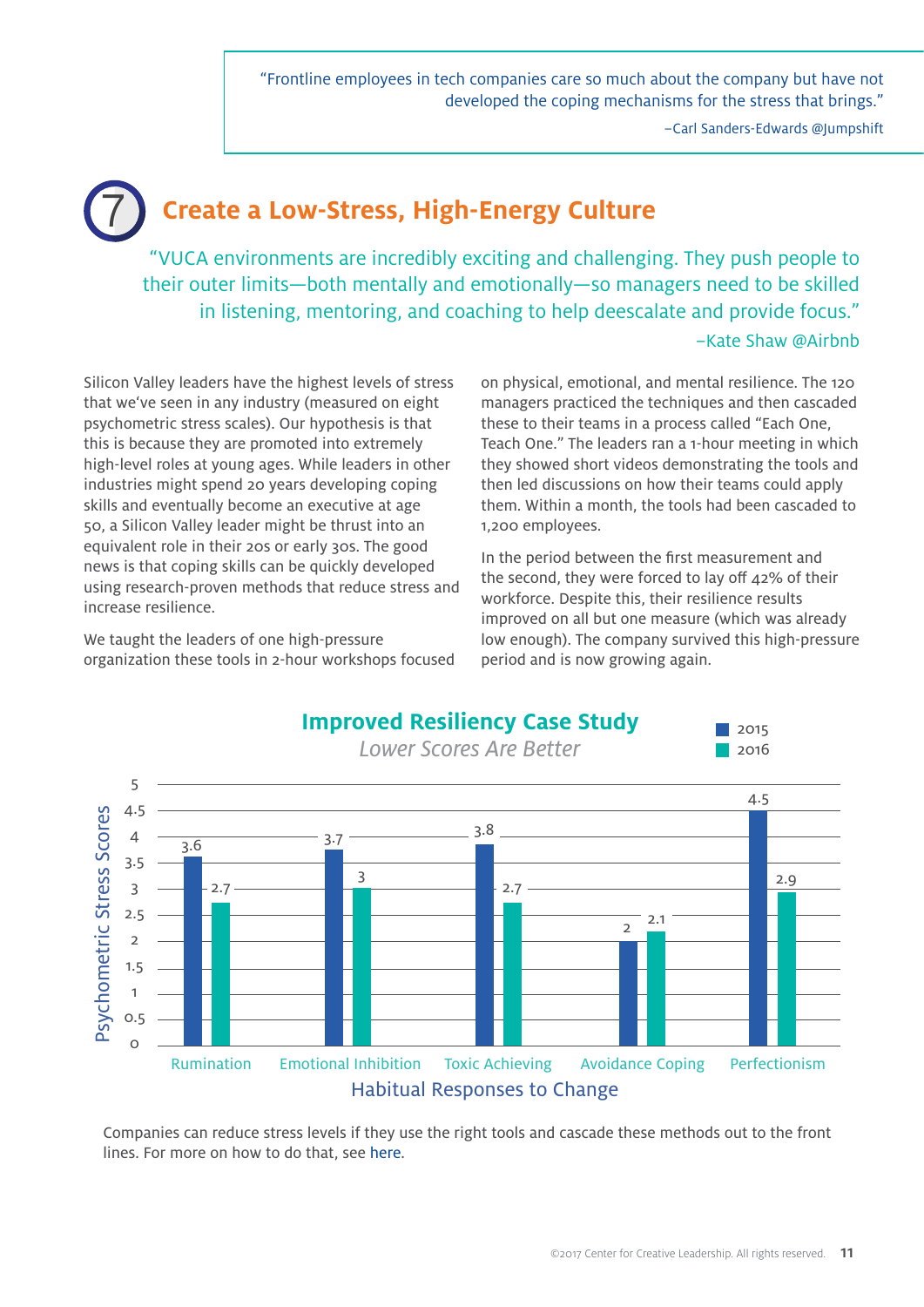"You can try to develop people, but if they aren't also rewarded for practicing the skills and behaviors you're developing, your efforts are undermined. That's why linking Talent and L&D is so important. People will typically behave the way they are incentivized to behave. We've made a big effort to recognize and reward our managers for their team's success."

–Joel Constable @Pinterest

## **Bonus: Become the "World's Best Plumbers"**

Tech companies can also learn from other industries. Steve Kerr, who was the chief learning officer of GE under Jack Welch, told us that GE's reputation for developing leaders was so good that he constantly had visitors wanting to tour their corporate university at Crotonville and discover the secret sauce. At the end of the tour they would invariably turn to him and say, "I don't understand, it doesn't look that different from what our company does."

Steve would say, "We don't produce great leaders because we have the greatest programs, we produce them because we are the world's greatest plumbers. At GE, we decide on the behaviors we want to see from leaders then hook up all the plumbing: hiring, feedback, incentives, systems, culture, and promotions. All of it is connected together to drive the leadership behaviors that the business wants. Most companies do great trainings, but they forget to connect the plumbing and it all goes down the sink."

Example: Pinterest is one tech company that works hard to connect their "plumbing" to encourage a team-based culture rather than an individually-focused one. Employees are assessed on their impact on the team and rewarded according to that. Calibration discussions are all framed around how their teams are doing, not the individuals. This contrasts with other tech companies that often have a disconnect between the behaviors they say they want versus what they actually reward.

When you think about how your company hires, develops, incentivizes, gives feedback, and promotes, how well-aligned are these to drive the leadership behaviors that your company requires?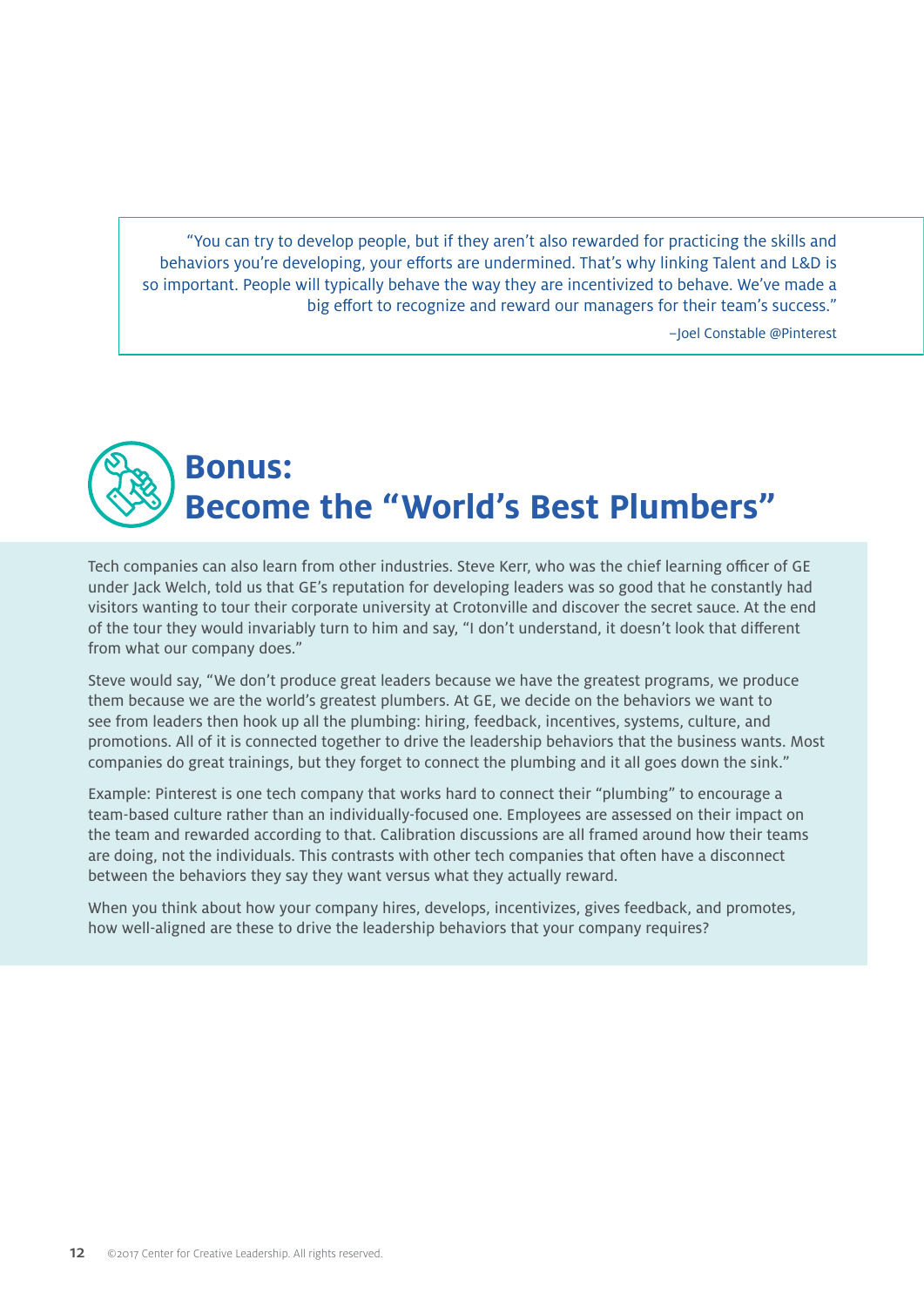

About five years ago, I was invited to a talk by two of the world's greatest organizational researchers. One speaker, a guru from Harvard, had dedicated his life to understanding strategy and the other was a Stanford professor focused on the future of work. (I've changed some details to protect the innocent.)

The Harvard guru went first. He laid out his research showing why strategy was important, what great strategy looks like, and why so many companies get it wrong. It was clear he knew his stuff. Any challenge we put up was succinctly swatted away and he had no lack of certainty in the correctness of his findings. It was a very informative presentation, but I couldn't help but feel that it was less an exploration of the topic and more a sharing of past knowledge.

The Stanford professor went next, and it felt different from the start. It was clear that he didn't have all the answers he wasn't talking about past research, but about what he was discovering right now. It felt like we were standing with him at the frontiers of the field looking out.

He explained that his research was like a giant jigsaw puzzle. He had maybe 70% of the pieces, but didn't yet know what picture they made up, or what shapes he was missing. Rather than tell us what the answer was, he asked us to join in and help. The energy in the room shot up immediately and people began to share trends they were noticing in their own organizations and experiments they were trying out. It was exhilarating. We finished by giving him (or ourselves?) a round of applause. He thanked us and said he was grateful, not for the applause, but for joining with him to add more jigsaw pieces to the picture.

This paper was a first iteration of taking that same approach for leadership development in Silicon Valley. While this paper focused on *current* best practices, in Round 2 we want to partner with a small group of organizations to innovate, test, and build the best practices for the *future*. Why wait to see what the future looks like when collectively we have the pieces to build it ourselves? If you work for an organization that loves to invent and wants to partner with others to shape the future of the field, we'd love to hear from you. Let's build!

#### **Nick Petrie**, petrien@ccl.org

## **About the Author**

**Nick Petrie** is a senior faculty member at the Center for Creative Leadership (CCL®) in Austin, TX where he writes extensively about future trends in leadership development. His current focus is working with organizations to help them create more effective and efficient ways to develop busy leaders. A New Zealander with significant international experience, Nick has worked and lived in Asia, Europe, Britain, Scandinavia, and the Middle East. He holds a master's degree from Harvard University and is the author off the book *Work Without Stress.*

To learn more about this topic or the Center for Creative Leadership's programs and products, please contact our Client Services team.

+1 800 780 1031 +1 336 545 2810 [info@ccl.org](mailto:info%40ccl.org?subject=)